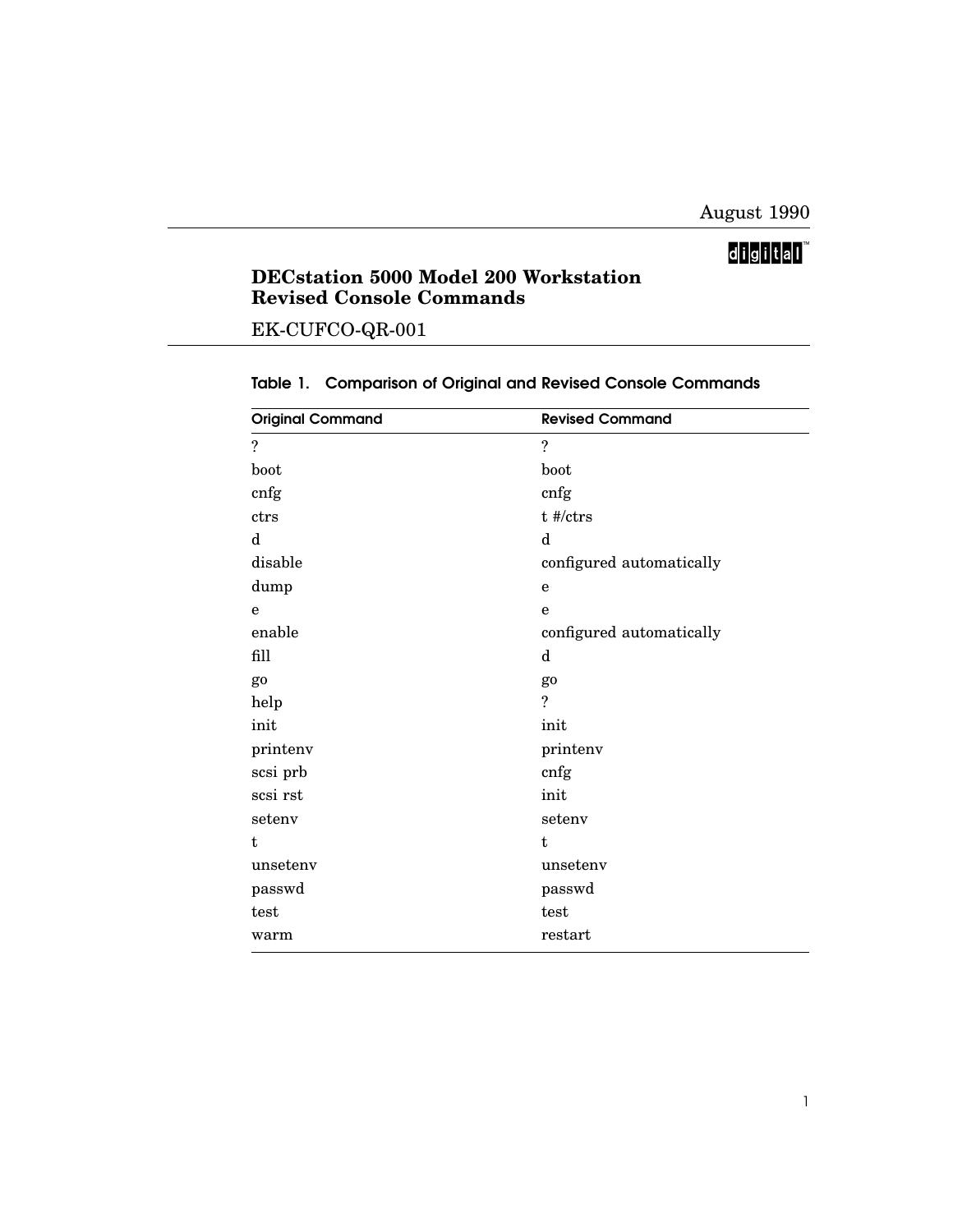Commands Function ? Display list of console commands and formats boot Boot the system  $cat<sup>1</sup>$  Display scripts cnfg Display system configuration information d Write data into memory e Examine memory contents erl<sup>1</sup> Display a log of error messages go Transfer control to a specific address init Reset the system  $\mathrm{ls}^1$  Display a list of objects present in a module passwd Set and clear the console password printenv Print environment variables restart Perform a software restart  $\text{script}^1$  Enter a short script at the console setenv Set environment variables  $sh<sup>1</sup>$ Invoke a script t Invoke module diagnostics unsetenv Delete environment variables

Table 2. Revised Console Command Functions

 $1$ New command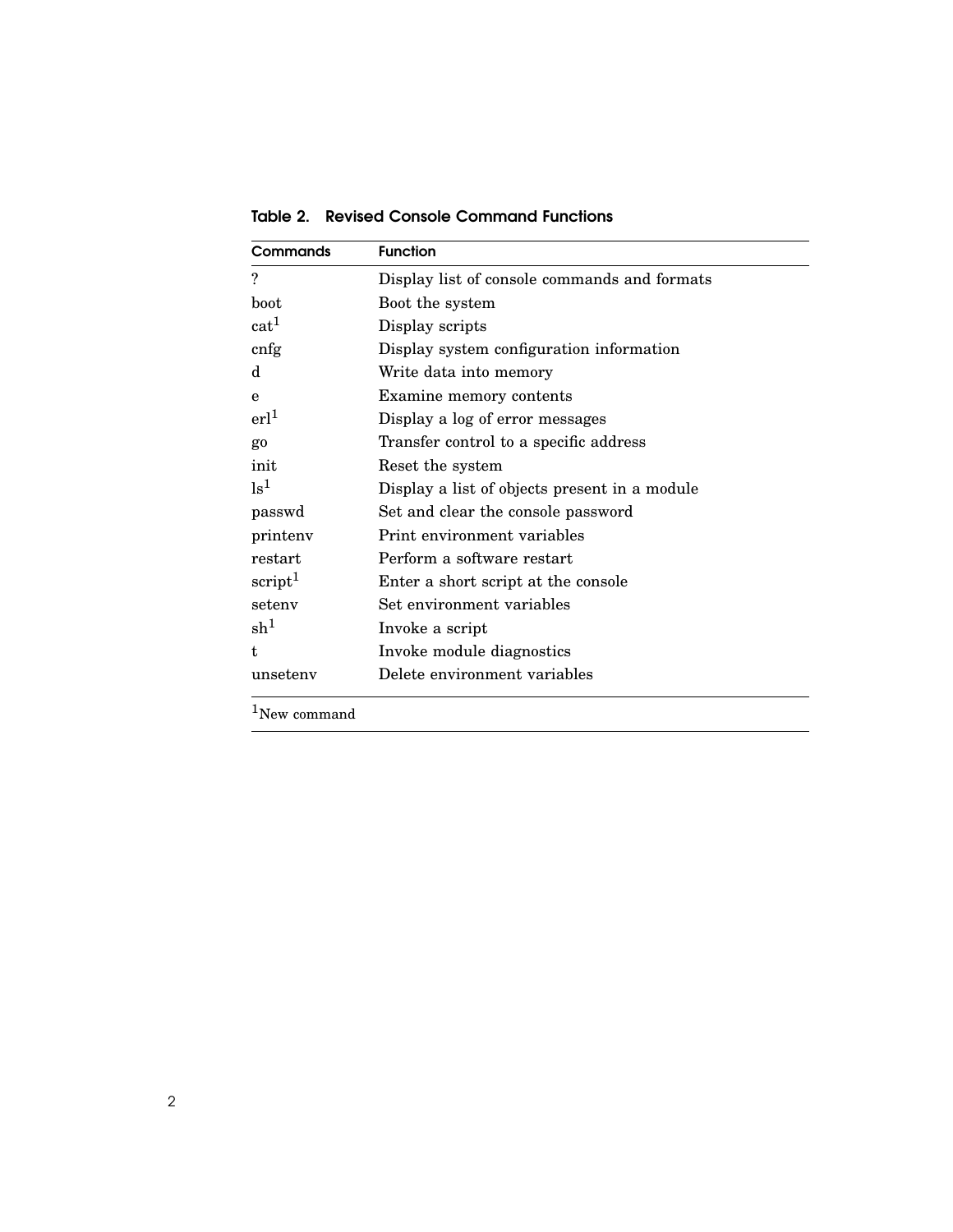Table 3. Revised Console Command Formats

**Command Format** 

```
boot [[-z #] [-n] #/path [ARG...]]
cat SCRPT
cnfg[#]
d [-bhw] [-S #] RNG val
e [-bhwcdoux] [-S #] RNG
erl [-c]
go [ADR]
init [#] [-m] [ARG...]
ls [#]passwd [-c] [-s]
printenv [EVN]
restart
script SCRPT
setenv EVN STR
sh [-belvS] [SCRPT] [ARG..]
t [-1] #/STR] [ARG..]
unsetenv EVN
```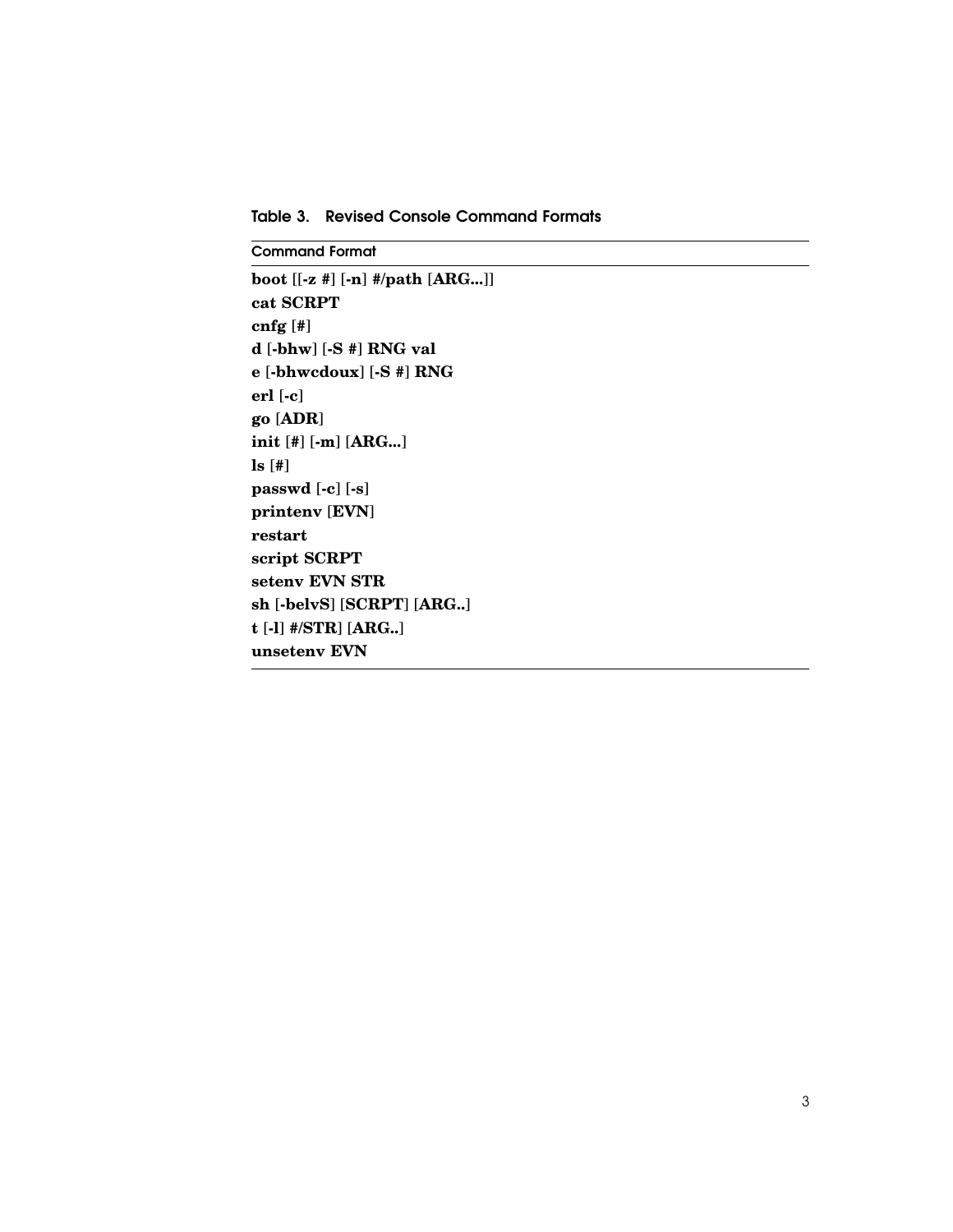| <b>Original Command</b>    | <b>Revised Command</b> |
|----------------------------|------------------------|
| boot                       | boot <sup>1</sup>      |
| boot -s                    | boot \$boot            |
| boot -f $tz(0,5)$          | boot $5/tz5$           |
| boot -f $rz(0,0,0)$ ymunix | boot 5/rz0/vmunix -a   |
| $boot - f \text{mop}()$    | boot 6/mop -a          |
| boot -n                    | boot \$boot $-n^2$     |

Table 4. Comparison of Original and Revised Boot Commands

<sup>1</sup>When the boot command is entered without additional parameters the system uses the boot environment variable string.

 $2$ The -n parameter is unchanged, but all arguments must be entered if any parameters are used.

| <b>Original Command</b> | <b>Revised Command</b>           |  |
|-------------------------|----------------------------------|--|
| cnfg                    | cnfg                             |  |
| cnfg f                  | cnfg 7                           |  |
| cnfg d                  | no longer used                   |  |
| cnfg 0                  | $cnfg$ <sup><math>0</math></sup> |  |
| cnfg 1                  | cnfg 1                           |  |
| cnfg 2                  | cnfg 2                           |  |
| cnfg 5                  | cnfg 5                           |  |
| cnfg 6                  | cnfg 6                           |  |

Table 5. Comparison of Original and Revised Configuration Display Commands

|  | Table 6. Comparison of Original and Revised Console Terminal Commands |  |  |  |  |  |
|--|-----------------------------------------------------------------------|--|--|--|--|--|
|--|-----------------------------------------------------------------------|--|--|--|--|--|

| <b>Original Command</b>   | <b>Revised Command</b>   |
|---------------------------|--------------------------|
| disable tty $(0,2)$       | configured automatically |
| disable $\text{tty}(0,3)$ | configured automatically |
| enable tty $(0,2)$        | configured automatically |
| enable tty $(0,3)$        | configured automatically |
|                           |                          |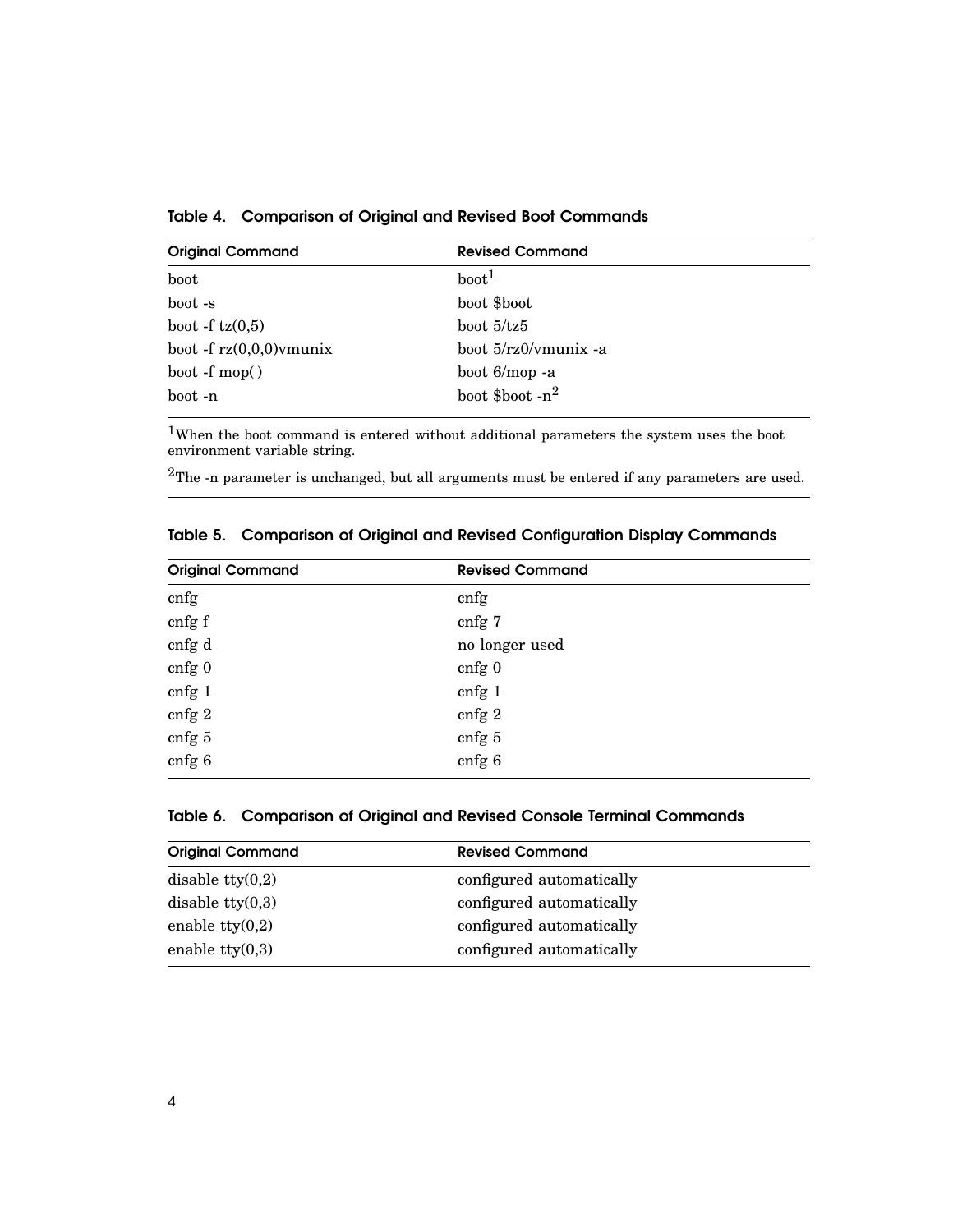Table 7. Comparison of Original SCSI Commands and Revised Commands

| <b>Original Command</b> | <b>Revised Command</b> |
|-------------------------|------------------------|
| $scsi$ prb $szn(0)$     | cnfg $5$               |
| $scsi$ rst $szn(0)$     | init 5                 |
| scsi tst $tz(0,5)$      | t $5$ /target 5        |
| scsi tst -wrt $tz(0,5)$ | t $5$ /target 5 w      |
| scsi tst $rz(0,4)$      | t $5$ /target 4        |
| scsi tst -wrt $rz(0,4)$ | t $5$ /target 4 w      |

Table 8. Comparison of Original and Revised System Commands

| <b>Original Command</b> | <b>Revised Command</b> |  |
|-------------------------|------------------------|--|
| init                    | init                   |  |
| passwd                  | passwd                 |  |
| passwd -s               | passwd -s              |  |
| passwd -c               | passwd -c              |  |
| test                    | test                   |  |
| test f                  | $7/pst-t$              |  |
| test 0                  | $0$ /pst-t             |  |
| test 1                  | $1/pst-t$              |  |
| test 2                  | $2$ /pst-t             |  |
| test 5                  | $5$ /pst-t             |  |
| test 6                  | $6$ /pst-t             |  |